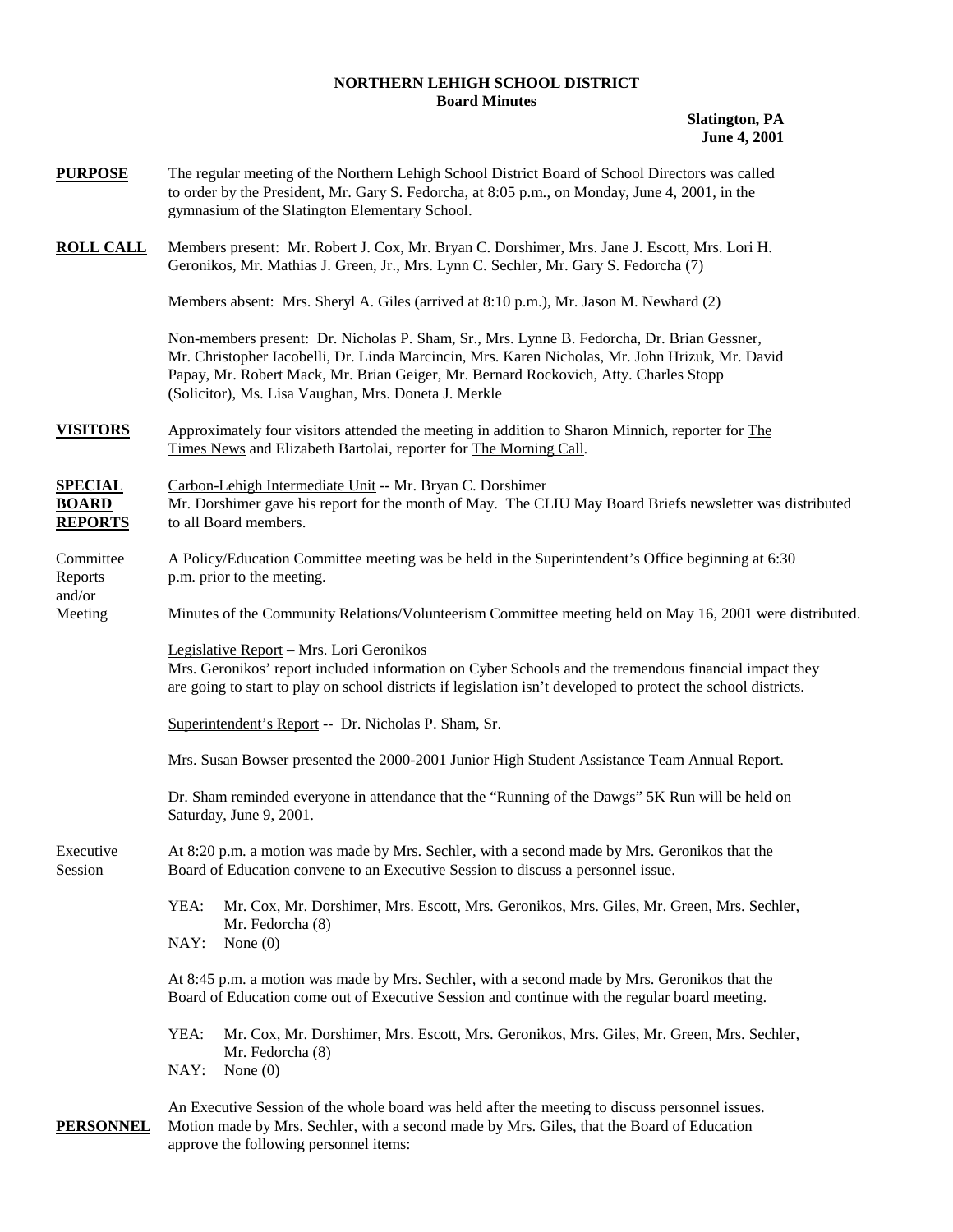## **Board Minutes** -2- **June 4, 2001**

| Resignation-<br>Scott<br>Bartholomew           | Accept the resignation of Scott Bartholomew, special education teacher in the Slatington Elementary<br>School, effective June 15, 2001.                                                                                                                                                                                                                                                                                                                                                                                                                                                                                                                       |  |  |
|------------------------------------------------|---------------------------------------------------------------------------------------------------------------------------------------------------------------------------------------------------------------------------------------------------------------------------------------------------------------------------------------------------------------------------------------------------------------------------------------------------------------------------------------------------------------------------------------------------------------------------------------------------------------------------------------------------------------|--|--|
| Child Rearing<br>Leave                         | Approve the request of Cassandra Frantz to take a Child Rearing Leave of Absence during the 2001-<br>2002 school year. Beginning on August 30, 2001 she plans on utilizing her accumulated sick days. Upon<br>exhaustion of those sick days, she requests that she be approved for 12 weeks of Family Medical Leave<br>which includes district-paid coverage during the leave, followed by an unpaid leave of absence ending on or<br>about March 12, 2002 (the 1 <sup>st</sup> day of the fifth marking period at the high school). She will be responsible<br>for contributing the monthly co-payment for dependent medical benefits during her FMLA Leave. |  |  |
| Co-Curricular<br>Appointments                  | Assistant Football Coach - Cory Hartsell and Barry Herman - \$4006.00*<br>*One position to fill – these individuals will split the remuneration and receive \$2003.00 each.                                                                                                                                                                                                                                                                                                                                                                                                                                                                                   |  |  |
| Volunteer<br>Coach                             | Approve the appointment of the following individual as a volunteer football coach for the 2001-2002<br>football season: Manuel R. Guedes                                                                                                                                                                                                                                                                                                                                                                                                                                                                                                                      |  |  |
| Substitutes-<br>Non-<br>Instructional          | Approve the following substitute cafeteria worker for the 2000-2001 school year at the 2000-2001<br>substitute rate of \$6.25 per hour: Nancy Frantz                                                                                                                                                                                                                                                                                                                                                                                                                                                                                                          |  |  |
|                                                | YEA:<br>Mr. Cox, Mr. Dorshimer, Mrs. Escott, Mrs. Geronikos, Mrs. Giles, Mr. Green, Mrs. Sechler,<br>Mr. Fedorcha (8)<br>NAY:<br>None $(0)$                                                                                                                                                                                                                                                                                                                                                                                                                                                                                                                   |  |  |
| <b>POLICY</b>                                  | Motion made by Mrs. Sechler, with a second made by Mrs. Escott, that the Board of Education<br>approve the following items listed under Policy:                                                                                                                                                                                                                                                                                                                                                                                                                                                                                                               |  |  |
| Conferences<br>Approved By<br>the Board        | Approve to authorize Robert J. Cox to attend the PA School Boards Association Summer 2001 Workshop in<br>Johnstown, PA from July 18 to 20, 2001. Expenses include \$249.00 for registration, \$195.00 for travel, \$86.00<br>for lodging for a total cost of \$530.00.                                                                                                                                                                                                                                                                                                                                                                                        |  |  |
|                                                | Approve to authorize Christopher Iacobelli to attend the 2001 Superintendent Leadership<br>Development Program provided by the PA Leadership Development Center. This program will be<br>held at the Carbon Lehigh Intermediate Unit on August 6 and 7, 2001. Expenses include \$395.00 for<br>registration.                                                                                                                                                                                                                                                                                                                                                  |  |  |
|                                                | Approve to authorize Bernard Rockovich to attend a PA Institute of Certified Public Accountants<br>"School District" conference on June 15, 2001 in King of Prussia. Expenses include \$225.00 for<br>registration, \$45.00 for travel, for a total cost of \$270.00.                                                                                                                                                                                                                                                                                                                                                                                         |  |  |
| <b>Board Policy</b><br>1 <sup>st</sup> Reading | Approve new school board policy #222, #323, #423, #523 Tobacco Use, as presented after first<br>reading.                                                                                                                                                                                                                                                                                                                                                                                                                                                                                                                                                      |  |  |
|                                                | Approve new school board policy #904 - Public Attendance At School Events, as presented after first<br>reading.                                                                                                                                                                                                                                                                                                                                                                                                                                                                                                                                               |  |  |
|                                                | Approve new school board policy #615 – Payroll Deductions, as presented after first reading.                                                                                                                                                                                                                                                                                                                                                                                                                                                                                                                                                                  |  |  |
|                                                | Approve revisions to existing school board policy #439 – Uncompensated Leave, as presented after<br>first reading.                                                                                                                                                                                                                                                                                                                                                                                                                                                                                                                                            |  |  |
|                                                |                                                                                                                                                                                                                                                                                                                                                                                                                                                                                                                                                                                                                                                               |  |  |

**POLICY** (Con't.)<br>Non-Resident A Approve to permit two Slatington Elementary School students from the same family, whose parents Students have moved from the Northern Lehigh School District, to remain in attendance for the duration of this school term in accordance with School Board Policy #202.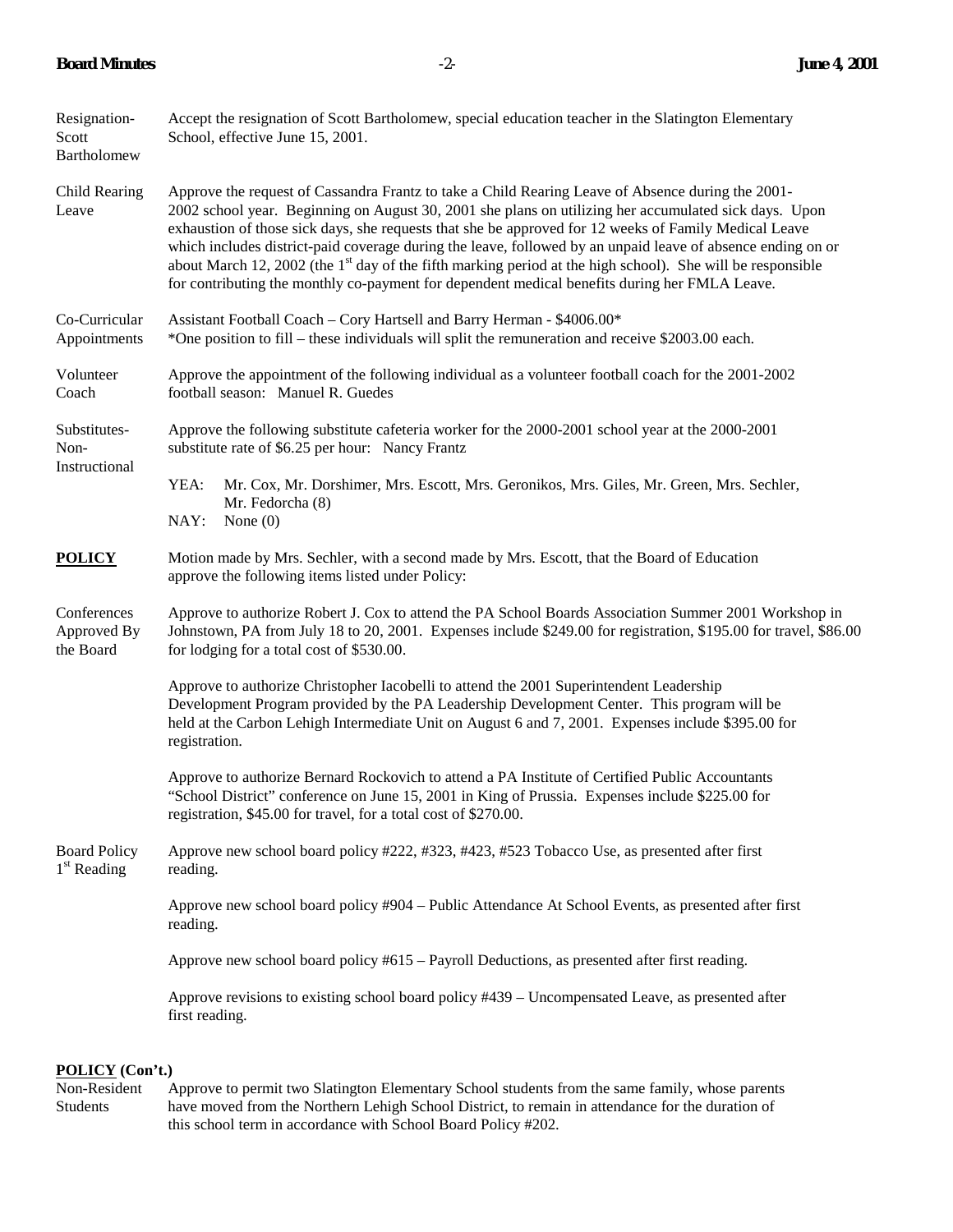| Approve to permit five Slatington Elementary School students and one middle school student, from |
|--------------------------------------------------------------------------------------------------|
| the same family, whose parents have moved from the Northern Lehigh School District, to remain in |
| attendance for the duration of this school term in accordance with School Board Policy #202.     |

Approve to permit a middle school student, whose foster care placement has been changed and is outside of the Northern Lehigh School District, to remain in attendance for the duration of this school term in accordance with School Board Policy #202.

Student Approve the recommendation of the administration to secure Mid-Penn Insurance Company as the Accident carrier for the 2001-2002 Student Accident Insurance at a renewal rate for athletic insurance of Insurance \$3400 and voluntary student coverage as follows: school time coverage - \$27.00 and 24-hour coverage –\$98.00. No increase over last year.

> YEA: Mr. Cox, Mr. Dorshimer, Mrs. Escott, Mrs. Geronikos, Mrs. Giles, Mr. Green, Mrs. Sechler, Mr. Fedorcha (8) NAY: None (0)

**CURRIC-** Motion made by Mr. Dorshimer, with a second made by Mr. Green, that the Board of Education **ULUM AND** approves to authorize proper officials to execute contracts for Title I, Title VI, Title II, and Drug-**INSTRUCT-** Free Schools and Communities Act for the 2001-2002 school year. **ION**

Title I, Title VI, YEA: Mr. Cox, Mr. Dorshimer, Mrs. Escott, Mrs. Geronikos, Mrs. Giles, Mr. Green, Mrs. Sechler, Title II, & Drug Mr. Fedorcha (8) Free Schools & NAY: None (0) Communities Act for 2001- 2002

**OLD** Motion made by Mrs. Sechler, with a second made by Mr. Green, that the Board of Education **BUSINESS** approve to rescind a motion made on June 5, 2000 which approved a Resolution opposing any Rescind Motion regulation that requires the Northern Lehigh School District to affix a seal to Northern Lehigh School Opposing District school diplomas. This action is being taken due to the fact that the Pennsylvania State Board Diploma Seals of Education, on May 10, 2001, approved proposed performance levels that correspond with student scores on the Pennsylvania System of School Assessment. The performance levels are required by the State Board's Chapter 4 regulations, which went into effect in 1999.

> YEA: Mr. Cox, Mr. Dorshimer, Mrs. Escott, Mrs. Geronikos, Mrs. Giles, Mr. Green, Mrs. Sechler, Mr. Fedorcha (8)

NAY: None (0)

2001-2005

**NEW** Motion made by Mr. Dorshimer, with a second made by Mr. Cox, that the Board of Education approve **BUSINESS** to ratify the Collective Bargaining Agreement between the Northern Lehigh School District and the Ratify NLESPA Northern Lehigh Educational Support Personnel Association for a four-year term beginning July 1, Contract 2001 and terminating on June 30, 2005.

> ROLL CALL: YEA: Mr. Cox, Mr. Dorshimer, Mrs. Escott, Mrs. Geronikos, Mrs. Giles, Mr. Green, Mr. Fedorcha (7) NAY: Mrs. Sechler (1)

Motion carried.

Mr. Green publicly thanked those who helped with the ratification of this contract.

**NEW** Motion made by Mr. Dorshimer, with a second made by Mr. Cox, that the Board of Education **BUSINESS** approve the following items listed under New Business:

(Con't.)

Hourly Increase Approve the recommendation of the Superintendent that, Mr. Steve Remaley, Lead Maintenance Steve Remaley person in the district, receive an increase of \$3.00 per hour above his current rate of pay to perform those duties, effective July 1, 2001.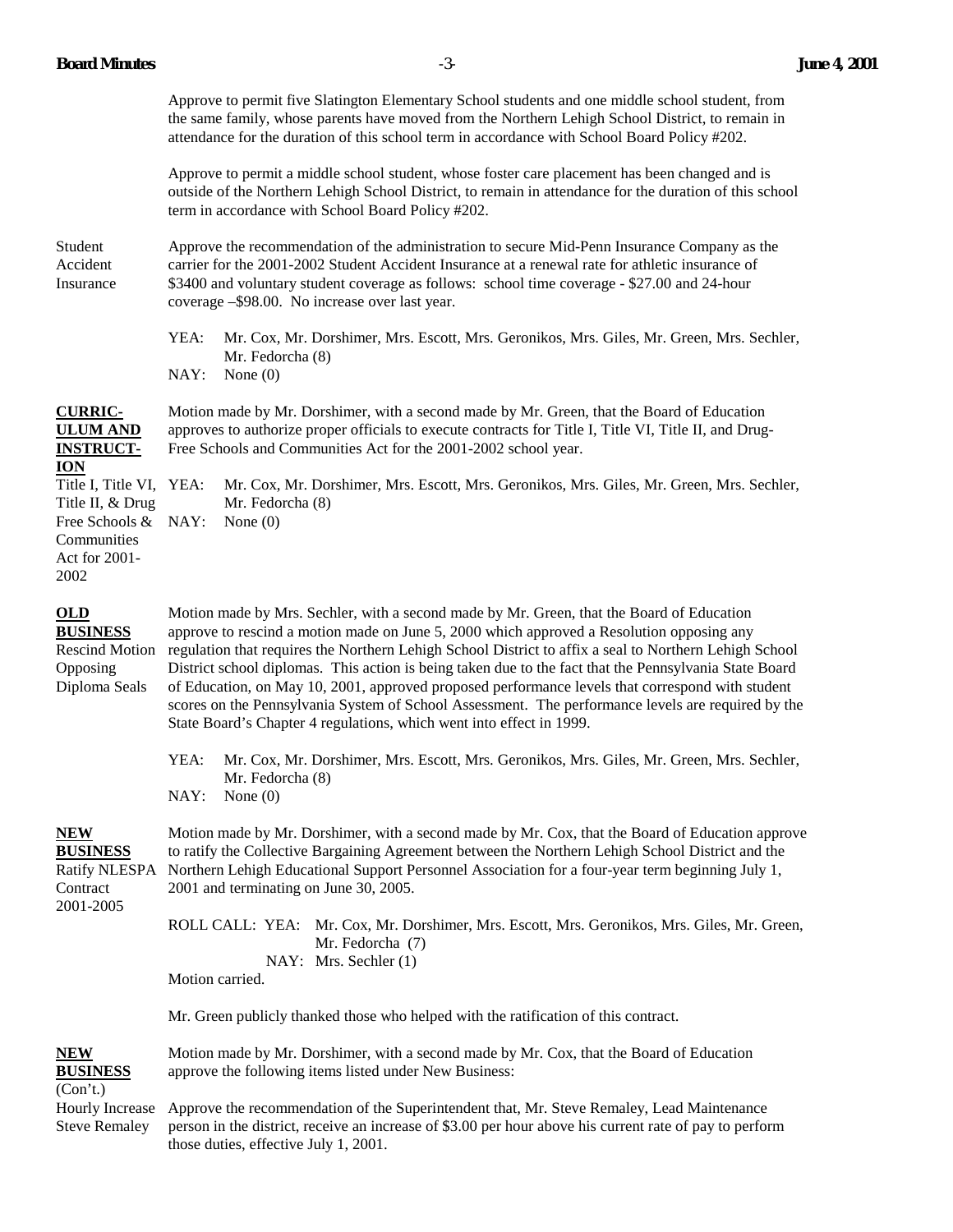| Mark Hoffman                                           | Hourly Increase Approve the recommendation of the Superintendent that Mark Hoffman, who currently is employed as a<br>groundskeeper in the district, be appointed to the position of Lead Groundskeeper, effective July 1, 2001,<br>at an increase of \$1.00 per hour above his current rate of pay.                                                                                                                                                                                        |  |  |
|--------------------------------------------------------|---------------------------------------------------------------------------------------------------------------------------------------------------------------------------------------------------------------------------------------------------------------------------------------------------------------------------------------------------------------------------------------------------------------------------------------------------------------------------------------------|--|--|
|                                                        | YEA:<br>Mr. Cox, Mr. Dorshimer, Mrs. Escott, Mrs. Geronikos, Mrs. Giles, Mr. Green, Mrs. Sechler,<br>Mr. Fedorcha (8)                                                                                                                                                                                                                                                                                                                                                                       |  |  |
|                                                        | NAY:<br>None $(0)$                                                                                                                                                                                                                                                                                                                                                                                                                                                                          |  |  |
| <b>FINANCIAL</b>                                       | Motion made by Mrs. Giles, seconded by Mrs. Geronikos that the Board of Education approve the<br>following financial items:                                                                                                                                                                                                                                                                                                                                                                 |  |  |
| Construction<br>Acct. Bills                            | Approve payment of bills from the Construction Account, as presented.                                                                                                                                                                                                                                                                                                                                                                                                                       |  |  |
| W2A Fees For<br>Peters HVAC<br>Piping Replace-<br>ment | Approve to authorize the payment of \$10,850 to Wallace and Watson Associates (W2A Design Group) for<br>architectural and engineering fees for the Peters Elementary HVAC Piping Replacement Project. Funds<br>will be paid from the Capital Reserve #1 Account. If we issue the Series 2000 B General Obligation Bond,<br>Capital Reserve #1 will be reimbursed with bond proceed monies.                                                                                                  |  |  |
| Refund of<br>Walnutport<br><b>Real Estate</b><br>Taxes | Approve a refund for overpayment of Walnutport Real Estate Taxes for the property owners as listed<br>for the month of April 2001.                                                                                                                                                                                                                                                                                                                                                          |  |  |
| Portfolio<br>Summary                                   | Approve the Arthurs Lestrange Cash Management Portfolio Summary for the month of April 2001.                                                                                                                                                                                                                                                                                                                                                                                                |  |  |
| Maintenance<br>Agreement<br>White/Singer               | Approve a maintenance agreement with White/Singer Sewing Center (for machines done in the<br>classroom) at the middle school for the 2001-2002 school year as follows:                                                                                                                                                                                                                                                                                                                      |  |  |
| Sewing Center                                          | 20 machines at \$20.00 per machine plus parts $=$ \$400.00 plus parts                                                                                                                                                                                                                                                                                                                                                                                                                       |  |  |
| Laidlaw Transit<br>Non-Public<br>Transportation        | Approve the recommendation of the administration that Laidlaw Transit Co. continue to provide non-<br>public transportation for the Northern Lehigh School District during the 2001-2002 school year for a<br>budget amount of \$95,000. A letter of understanding will be signed by both parties and attached as an<br>addendum to the existing contract. Laidlaw will be providing transportation to approximately forty (40)<br>students attending six (6) private or parochial schools. |  |  |
| H.S. Cafeteria<br><b>Tables</b>                        | Approve the purchase of thirty (30) cafeteria tables and two hundred eighty (280) chairs from Roberts $\&$<br>Meck, Inc. for the high school cafeteria at a cost of \$18,195.00. These items would be purchased under the<br>current PA State Contract No. 7105-05. Money for this purchase would come from the "moveable fixtures $\&$                                                                                                                                                     |  |  |

# **FINANCIAL**

**(Con't.)**  Tax Levies **RESOLVED** by the Board of School Directors of the School District of Northern Lehigh, Lehigh County, Under Act Pennsylvania, under and by virtue of the Authority vested in it by the Local Tax Enabling Act of 1965 511 (Act 511) and its amendments that a Per Capita Tax in the amount of Ten Dollars (\$10.00), as originally enacted by the Board of School Directors of Northern Lehigh School District on April 11, 1966, be and the same is again hereby levied, assessed, and imposed on each resident or inhabitant over eighteen (18) years of age in said District; a 1% Real Estate Transfer Tax, as originally enacted by the Board of School Directors of Northern Lehigh School District on April 11, 1966 and revised on April 12,

equipment " portion of the high school project.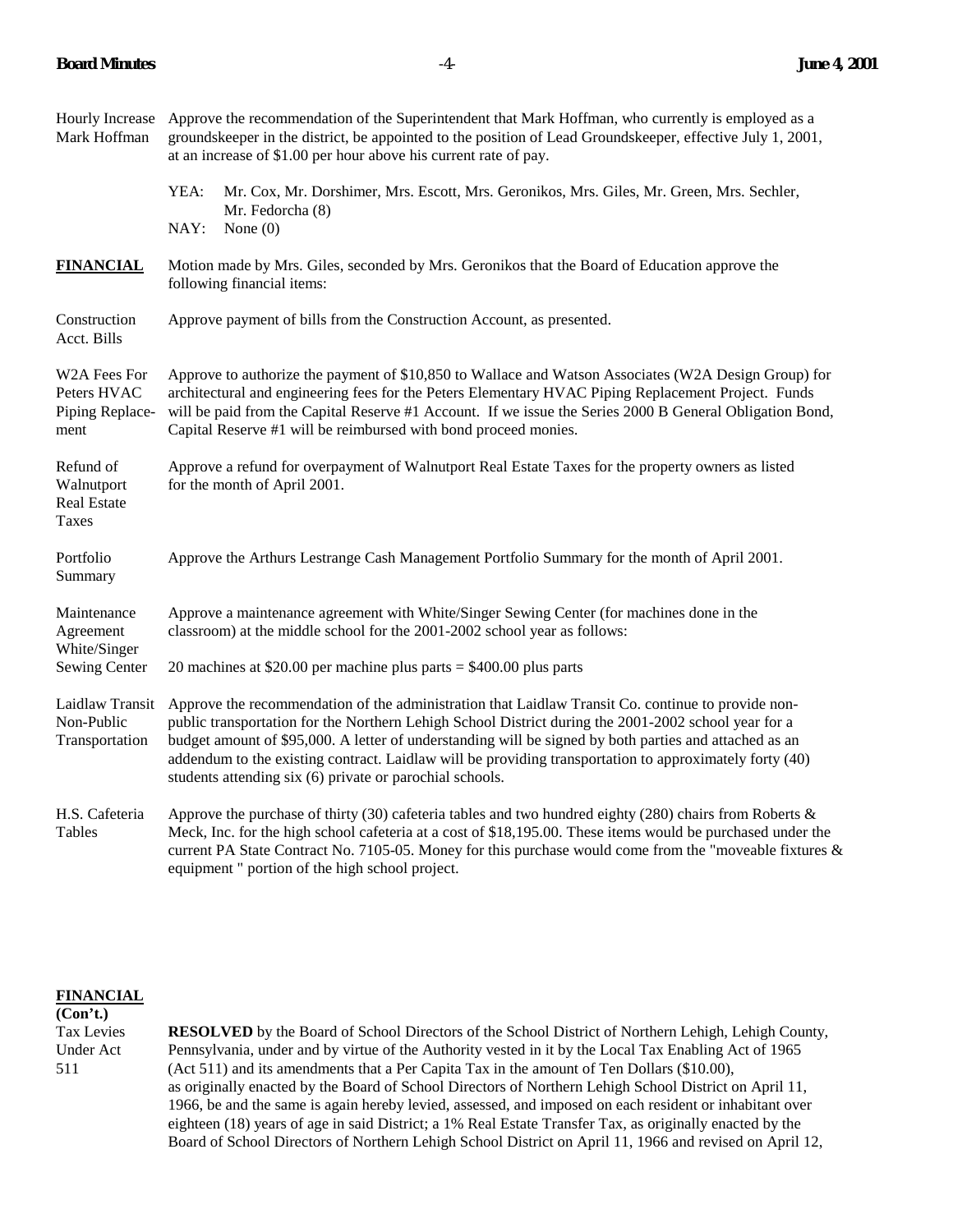### **Board Minutes** -5- **June 4, 2001**

|                                               | 1987, be and the same is again levied, assessed, and imposed; an Occupation Privilege Tax in the amount of<br>Ten Dollars (\$10.00) on occupations as originally enacted by the Board of School Directors of Northern<br>Lehigh School District on April 11, 1966, be and the same is again levied, assessed, and imposed; and an<br>Earned Income Tax of 1%, as originally enacted by the Board of School Directors of Northern Lehigh<br>School District on April 11, 1966, be and the same is again levied, assessed, and imposed for general school<br>purposes for the fiscal year beginning July 1, 2001. |  |
|-----------------------------------------------|-----------------------------------------------------------------------------------------------------------------------------------------------------------------------------------------------------------------------------------------------------------------------------------------------------------------------------------------------------------------------------------------------------------------------------------------------------------------------------------------------------------------------------------------------------------------------------------------------------------------|--|
| Per Capita<br>Resolution                      | <b>RESOLVED</b> by the Board of School Directors of the School District of Northern Lehigh, Lehigh County,<br>Pennsylvania, under and by virtue of the authority vested in it by Section 679 of the Pennsylvania School<br>Code of one thousand nine hundred forty-nine, and its amendments, that a Per Capita Tax to provide<br>revenue for general school purposes be and the same is hereby levied, assessed and imposed in the amount<br>of Five Dollars (\$5.00) on each resident or inhabitant over eighteen (18) years of age, in the territorial limits<br>of the Northern Lehigh School District.      |  |
| Solicit Bids<br>For Voice<br>Data Cabling     | Approve to authorize proper officials to advertise bids for Voice Data Cabling for the senior high school.                                                                                                                                                                                                                                                                                                                                                                                                                                                                                                      |  |
| <b>Award Bids</b><br>Peters HVAC<br>Re-piping | Accept and approve the recommendation of Wallace and Watson to award the bid for the Peters HVAC<br>re-piping to K. C. Mechanical Service, Inc, 732 Allegheny Rd., Mt. Bethel, PA in the amount of<br>\$187,210.00. Work will begin on June 18, 2001 with a completion date of August 31, 2001.                                                                                                                                                                                                                                                                                                                 |  |
| Appoint<br>Insurance<br><b>Brokers</b>        | Appoint Palley Simon Associates as the district insurance broker for Property, Casualty, and Liability and<br>Worker's Compensation Insurance for the 2001-2002 school year.                                                                                                                                                                                                                                                                                                                                                                                                                                    |  |
| Insurance<br><b>Brokers</b>                   | Award insurance coverage for the 2001-2002 school year to the following companies:                                                                                                                                                                                                                                                                                                                                                                                                                                                                                                                              |  |
|                                               | Commercial Package and Automobile (Vehicle Liability, General Liability, Property Insurance and Boiler<br>and Machinery) – Republic Franklin- UTICA National Insurance Company - \$21,038. The renewal is with<br>the same company as last year and the premium is an increase of \$3,303 over last year's rate.                                                                                                                                                                                                                                                                                                |  |
|                                               | Commercial Umbrella Liability Insurance – Crum & Forster Insurance Company - \$8,500. The renewal is<br>with the same company as last year and the premium has increased \$700.                                                                                                                                                                                                                                                                                                                                                                                                                                 |  |
|                                               | School Leaders Errors and Omissions Liability - PSBA/Genesis Insurance Company-\$12,279. The renewal<br>is with the same company as last year, and the premium has increased by \$4,505.                                                                                                                                                                                                                                                                                                                                                                                                                        |  |
|                                               | Worker's Compensation Coverage for the 2001-2002 school year – PSBA/Old Republic - estimated<br>premium of \$43,158 that is based upon estimated payroll. The renewal is with the same company as last<br>year, and the premium has increased by \$3,176.                                                                                                                                                                                                                                                                                                                                                       |  |
|                                               | Please note that the pollution liability policy was awarded last year to American International Specialty<br>Lives Insurance Company for a three-year period at \$8,250.                                                                                                                                                                                                                                                                                                                                                                                                                                        |  |
|                                               |                                                                                                                                                                                                                                                                                                                                                                                                                                                                                                                                                                                                                 |  |
|                                               |                                                                                                                                                                                                                                                                                                                                                                                                                                                                                                                                                                                                                 |  |

**FINANCIAL** Award insurance coverage for the 2001-2002 school year through the Lehigh Valley School's Consortium **(Con't.)** Insurance Group:

LV School's Long Term Disability coverage for the 2001-2002 school year – annual premium of .22 cents per \$100 of Consortium benefit amount. Coverage is provided through CNA Insurance, the same company that currently provides Insurance coverage. The .22 cent renewal is no rate increase from the previous year. coverage. The .22 cent renewal is no rate increase from the previous year. Group

Life & Accidental Death and Dismemberment Insurance for the 2001-2002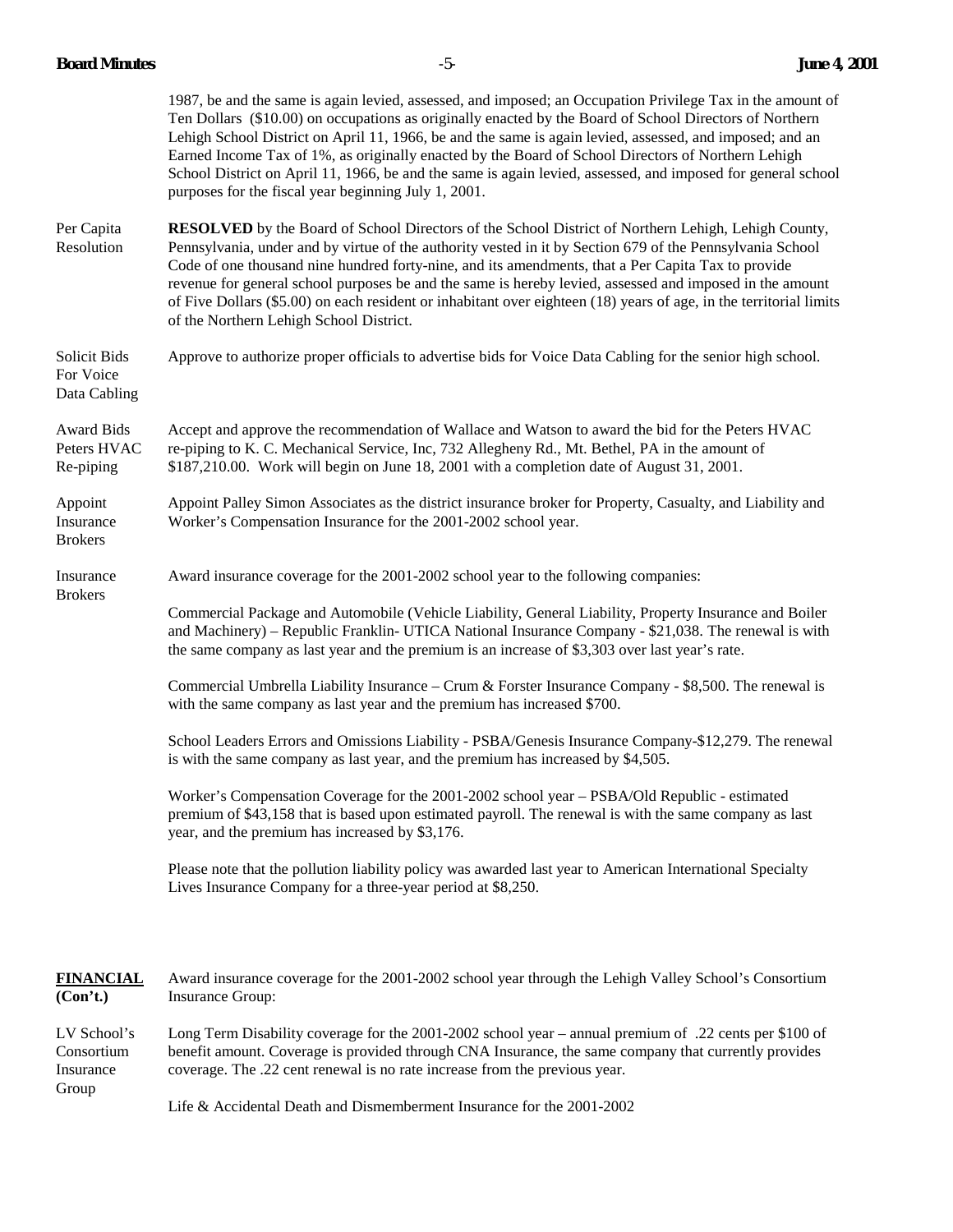|                                                                                                 | school year. – monthly premium of .13 cents per \$1,000 of benefit amount. Coverage is through<br>Harleysville Insurance Company, the same company that currently provides coverage. The .13 cent renewal<br>rate is no increase from the previous year.                                                                                                                                                                                                                                                                                                                                            |                                                                                                                                                                          |  |  |  |
|-------------------------------------------------------------------------------------------------|-----------------------------------------------------------------------------------------------------------------------------------------------------------------------------------------------------------------------------------------------------------------------------------------------------------------------------------------------------------------------------------------------------------------------------------------------------------------------------------------------------------------------------------------------------------------------------------------------------|--------------------------------------------------------------------------------------------------------------------------------------------------------------------------|--|--|--|
| <b>Bond For</b><br><b>Board Secretary</b><br>And Treasurer                                      | Approve to renew expiring bonds for the 2001-2002 school year through Palley Simon Associates<br>Insurance as follows:                                                                                                                                                                                                                                                                                                                                                                                                                                                                              |                                                                                                                                                                          |  |  |  |
|                                                                                                 | \$50,000 Board Secretary Bond for the period 7-1-2001 to 6-30-2002 - \$172. The expiring bond cost<br>\$155.28 for the 12-month period.                                                                                                                                                                                                                                                                                                                                                                                                                                                             |                                                                                                                                                                          |  |  |  |
|                                                                                                 | \$50,000 School Board Treasurer Bond for the period 7-1-2001 to 6-30-2002 - \$269.00.<br>The expiring bond was at the same cost as renewal.                                                                                                                                                                                                                                                                                                                                                                                                                                                         |                                                                                                                                                                          |  |  |  |
|                                                                                                 | Please note that a \$100,000 bond on the business manager remains in effect until June 30, 2002.                                                                                                                                                                                                                                                                                                                                                                                                                                                                                                    |                                                                                                                                                                          |  |  |  |
| Earned Income<br>Tax Collector,<br>Tax Collector,<br>Occupational<br>Privilege Tax<br>Collector | Appoint Mr. Ronald Klevenhagen as Earned Income Tax Collector, Delinquent Earned Income Tax<br>Collector, and Occupational Privilege Tax Collector, for the 2001-2002 school year. It is further Delinquent<br>recommended that proper officials be authorized to secure, on behalf of the above named individual, a Earned<br>Income \$20,000 bond for the fiscal year July 1, 2001 through June 30, 2002.                                                                                                                                                                                         |                                                                                                                                                                          |  |  |  |
| <b>Resolution For</b><br>Financial<br>Institutions                                              | Authorize the following financial institutions to act as approved depositories for school district funds and<br>or temporary investments. The Northern Lehigh School Board further authorizes the following financial<br>institutions to transfer funds on deposit to any other school district or to any other bank for the credit of the<br>Northern Lehigh School District. The Board further authorizes the Business Manager and/or Superintendent<br>to enter into agreements, supplements or amendments to agreements to implement the foregoing operations<br>for the 2001-2002 school year: |                                                                                                                                                                          |  |  |  |
|                                                                                                 | <b>AllFirst Trust</b><br><b>Citizens National Bank</b><br>P.S.F.S.<br>Pennsylvania Local Government<br><b>Investment Trust</b><br>Pennsylvania School District<br>Liquid Asset Fund                                                                                                                                                                                                                                                                                                                                                                                                                 | Prudential-Bache Government<br><b>Securities Trust</b><br>Patriot Bank<br><b>First Union National Bank</b><br><b>Chase Manhattan Trust</b><br><b>Neffs National Bank</b> |  |  |  |
| Replace Xerox<br>Copiers                                                                        | Approve a proposal from Xerox to replace two 5-year old Xerox 5614 photocopy machines. One machine<br>is located in the Peters Library, the other at the Earned Income Tax Office. The monthly lease payments for<br>the two old machines totals \$208. The new Xerox WCPRO215 digital printer/copier will have monthly<br>payments totaling \$173.00. The Xerox WCPRO215 is listed on the Pennsylvania State Contract #3610-01.                                                                                                                                                                    |                                                                                                                                                                          |  |  |  |
| <b>FINANCIAL</b><br>(Con't.)                                                                    | YEA:<br>Mr. Cox, Mr. Dorshimer, Mrs. Escott, Mrs. Geronikos, Mrs. Giles, Mr. Green, Mrs. Sechler,<br>Mr. Fedorcha (8)<br>NAY:<br>None $(0)$                                                                                                                                                                                                                                                                                                                                                                                                                                                         |                                                                                                                                                                          |  |  |  |

# **INFORM-** Minutes of the Carbon Lehigh Intermediate Unit Board of Directors meeting held on April 19, 2001 **ATION** were distributed to all board members.